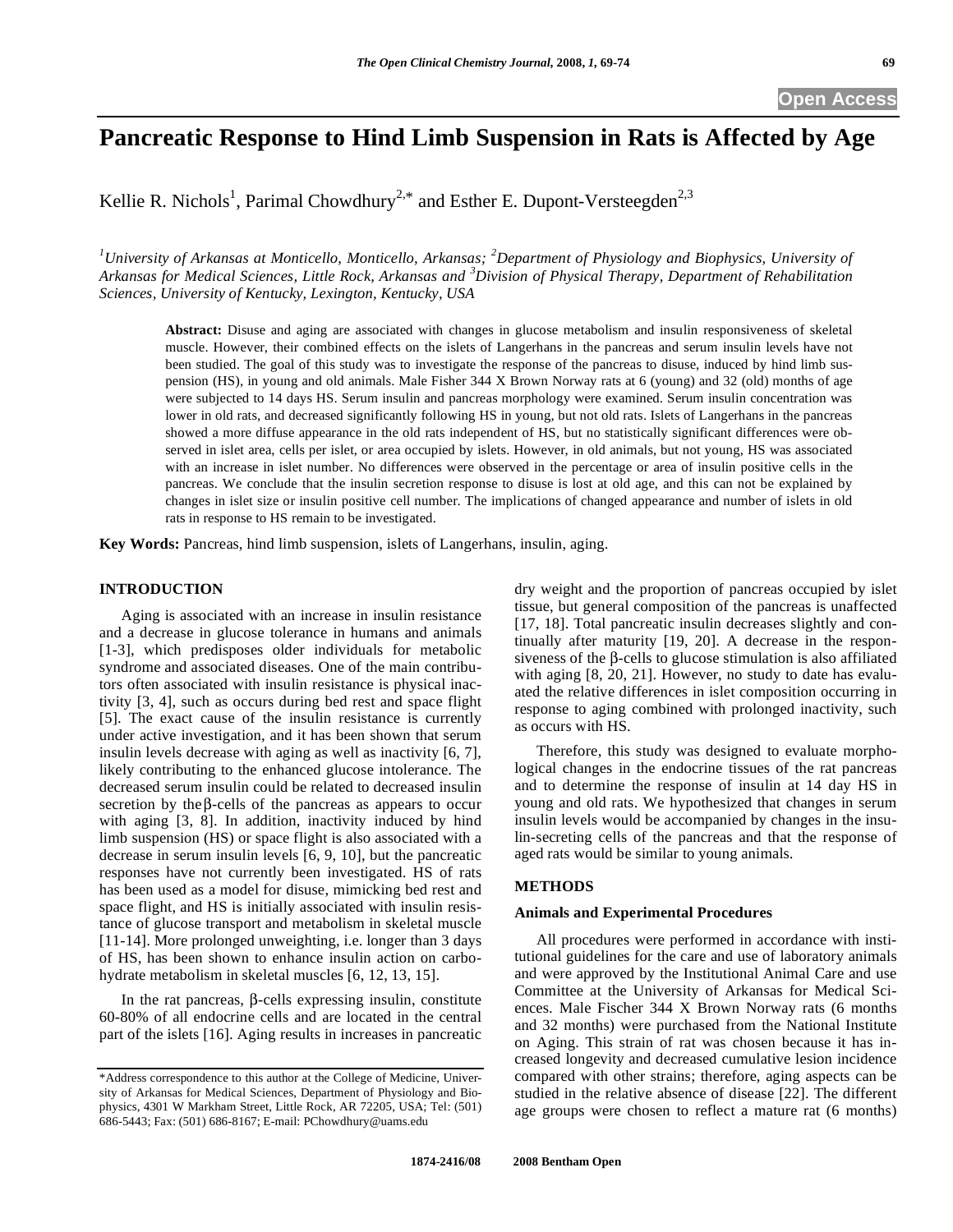and an old rat at about 50% mortality (32 months). Rats of both age groups were divided into 2 groups (n=5 per group): non-suspended control and hind limb suspended for 14 days. Rats were allowed free access to food and water. Animals were housed in a 12:12 hr light:dark cycle. Hind limb suspension was performed as previously described [23, 24]. Briefly, rats were anesthetized with pentobarbital sodium and a tail device containing a hook was attached with gauze and cyanoacrylate glue. Upon returning to consciousness, the tail device was connected *via* a thin cable to a pulley sliding on a vertically adjustable stainless steel bar running longitudinally above a high-sided cage with standard floor dimensions. During suspension, the rats cannot rest their hind limbs against any surface of the cage. After 14 days, the animals were anesthetized with pentobarbital sodium (50mg/kg body weight) and blood was obtained through heart puncture. Serum was prepared immediately and frozen at -80˚C until further use. Rats were euthanized with an overdose of pentobarbital sodium and the pancreases dissected, fixed in 10% buffered formalin, and embedded in paraffin wax for sectioning.

#### **Serum Insulin Analysis**

 Serum insulin concentration was determined spectrophotometrically using a 1-2-3 Rat Insulin ELISA kit (American Laboratory Products Company, ALPCO, Windham, NH) according to the manufacturer's recommendations. Briefly, 25 μl serum was assayed and compared to a standard curve with known values. Samples were incubated for 2 hours at room temperature in conjugation solution followed by incubation in substrate solution for 15 minutes. Optical density was read at 450nm and serum insulin was calculated and expressed in ng/ml.

#### **Histology and Immunohistochemistry**

Pancreas sections  $(4-5 \mu m)$  were cut on a microtome and stained with hematoxylin and eosin (H&E) using standard procedures [25]. Sections were viewed and subsequently photographed using a Nikon microscope and imaging software (MetaView, Universal Imaging, Westchester, PA). Images of 10 random fields were then processed and analyzed using an image analysis program (Image J, National Institutes of Health, USA). Under blinded conditions, islets were manually traced and islet size and number were determined and normalized to area of pancreatic tissue. In addition, cell number per islet was counted.

 Immunohistochemical determination of the presence of insulin was determined as follows. After deparaffinization, sections were fixed in methanol for 20 minutes at 4°C. Polyclonal rabbit anti-insulin (H-86) antibody (Santa Cruz Biotechnology, Santa Cruz, CA) was applied in a concentration of 8 μg/ml for 2 hours at room temperature, followed by incubation with a biotin-conjugated rat anti-rabbit IgG (Zymed, San Francisco, CA) at a 1:250 dilution in PBS for 1 hour at room temperature. Streptavidin-alkaline phosphatase was then added for 10 minutes at room temperature, followed by alkaline-phosphate substrate (Vector, Burlingame, CA) for color development (blue) as directed by manufacturer. Slides were dipped in Nuclear Fast Red (Sigma, St Louis, MO) solution for visualization of nuclei, dehydrated, and coverslipped. Sections were viewed and subsequently

photographed monochromatically, and analyzed using a Nikon microscope and imaging software (Meta View, Universal Imaging, West Chester, PA) similar to methods as described [26]. For each animal 10 random areas from the pancreas were analyzed. Individual islets were manually traced and insulin positive area was calculated using a 12-bit scaling image of 0-4095 and a threshold range of 1000-3400. The percent insulin positive tissue area within the islets was calculated and the number of insulin positive cells per islet was counted.

#### **Statistical Analysis**

 Two way analysis of variance was used to determine statistically significant differences between the age and experimental groups. In case of significant differences, Tukey posthoc test was used. Statistical significance was assumed at P  $< 0.05$ .

#### **RESULTS**

#### **Serum Insulin Concentration**

 Serum insulin concentrations were measured to determine the effect of aging and hind limb suspension. Aging was associated with a significant decrease in serum insulin concentration (Fig. **1**). Additionally, serum insulin was significantly decreased in response to hind limb suspension in young but not in old rats (Fig. **1**), indicating that the response to disuse affecting serum insulin concentration is abolished with age.



**Fig. (1). Serum insulin concentration decreases with aging and hind limb suspension.** Serum insulin concentration measured in ng/ml in young (6 months) and old (32 months) rats (n=5) under control conditions (control, black bars) or after 14 days of hind limb suspension (hs, gray bars). Values are means  $\pm$  SE. \* indicates significant difference from young control,  $p<0.05$ .

#### **Histology of the Islets of Langerhans**

 To investigate whether differences in pancreatic islets could account for the changes in serum insulin, histological and immunohistochemical analysis of the pancreases of the rats was performed. Gross examination of H&E slides showed that islets of young rats appeared rounded and predominately equal in size (Fig. **2A** and **B**). The contours of the islets of old rats are more often irregular or oval shaped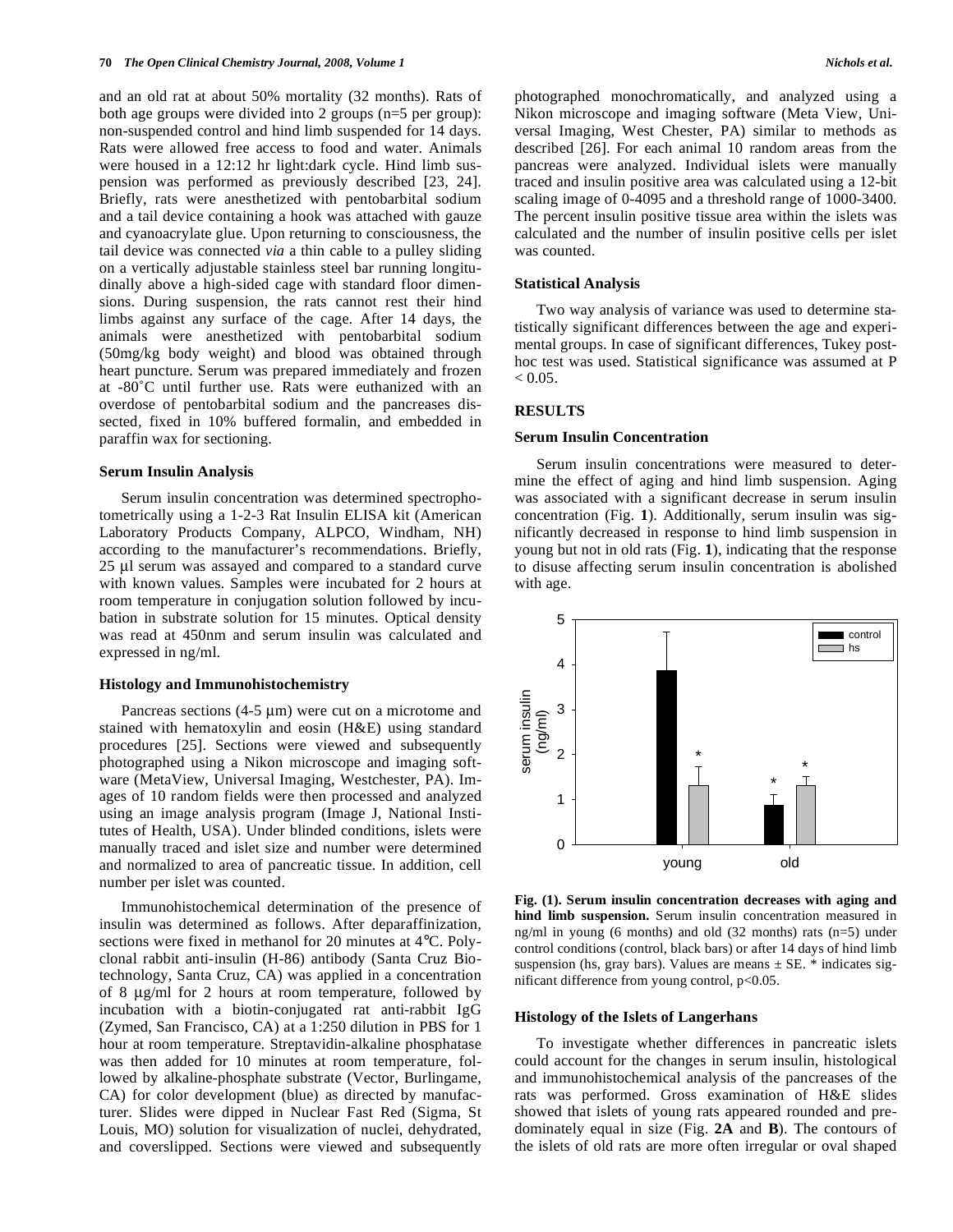

**Fig. (2). Morphology of pancreatic islets determined by cross sections.** Representative cross sections of areas of the pancreas with islets from young (6 months, **A** and **B**) and old (32 months, **C** and **D**) rats under control conditions (**A** and **C**) or after 14 days of hind limb suspension (**B** and **D**). Quantification of islet morphology is summarized in Table **1** and Fig. (**3**). Very large islets with irregular size were occasionally observed in old rats in particular after hind limb suspension (example in **E**). Magnification 40X.

and there seemed to be greater variability in size between islets (Fig. **2C** and **D**). Hind limb suspension did not overtly change the appearance of islets in young rats. However, in old rats subjected to hind limb suspension very large islets were occasionally observed (example Fig. **2E**). These islets were never observed in pancreas from young rats and only rarely in old control animals.

 To quantify the morphological changes with aging and hind limb suspension, the number of islets, the islet area, the number of cells per islet, and the islet area per total pancreas area were determined (Table **1** and Fig. **3**). From qualitative observations it appeared that the islets in old rats were larger and therefore we measured both the area of islets per cross sectional area of pancreas and the number of islets. Results indicated that aging was associated with an increase in number of islets normalized to measured pancreas area (Fig. **3**). However, hind limb suspension did not change the number of islets in either young or old rats (Fig. **3**).

 Additional morphological analysis was conducted by measuring average islet area, number of cells per islet, and islet area normalized to total area with either aging or hind limb suspension (Table **1**). No significant effects were observed associated with either aging or hind limb suspension in average islet area, number of cells per islet, or islet area



**Fig. (3). Number of islets is increased with age and hind limb suspension in the old.** Islet number normalized to pancreatic area counted in young (6 months) and old (32 months) rats (n=5) under control conditions (control, black bars) or after 14 days of hind limb suspension (hs, gray bars). Values are means  $\pm$  SE. \* indicates significant difference from young control, # indicates significant difference from young hs  $p<0.05$ . Main age effect:  $p=0.002$ .

|                               | Young           |                 | Old             |                 |
|-------------------------------|-----------------|-----------------|-----------------|-----------------|
|                               | Control         | HS              | Control         | HS              |
| Average islet area $(mm2)$    | $7750 \pm 1877$ | $9416 \pm 2641$ | $5477 \pm 545$  | $7764 \pm 1622$ |
| Number of cells per islet     | $60.0 \pm 8.3$  | $51.1 \pm 15.3$ | $37.8 \pm 3.6$  | $41.8 \pm 5.3$  |
| Islet area per total area (%) | $1.61 \pm 0.43$ | $1.99 \pm 0.43$ | $2.02 \pm 0.56$ | $3.07 \pm 0.42$ |

Values are means  $\pm$  SE.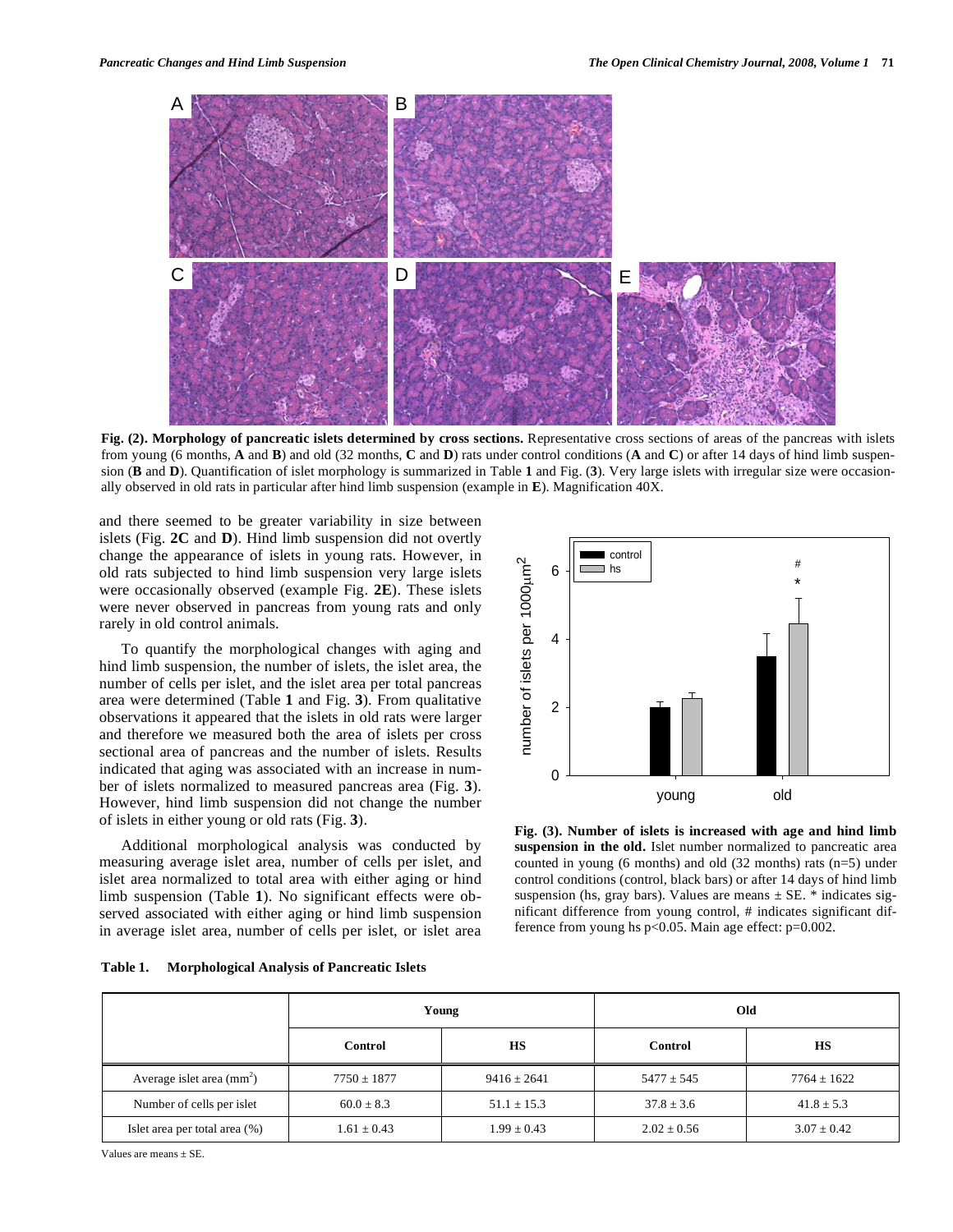normalized to total area (Table **1**). There was a trend for islet area to be increased with hind limb suspension in the old rats, but this failed to reach significance.

 In order to investigate whether the changes in serum insulin levels were due to a decreasing number of insulin producing cells in the islets, pancreas sections were immunostained with insulin antibody (Fig. **4**). Insulin positive staining was observed in the central portion of the islets and no obvious visual differences in staining were observed in the different groups (Fig. **4**). Quantification of insulinpositive staining indicated no changes with either age or hind limb suspension in the area or cell number within the islets that were positive for insulin (Table **2**).

# **DISCUSSION**

 In this study the response of pancreatic tissue of young and old rats to disuse induced by HS was investigated. We showed that HS induced a decrease in serum insulin concentration in young, but not old rats, in which insulin was already lower than in young under control conditions. Therefore, the insulin response to HS has been lost at old age, since old rats did not exhibit the same decrease in serum insulin after disuse as the young animals. The decrease in serum insulin both with age, and HS in young rats was not associated with a decrease in pancreatic islets or a change in insulin secreting cell number. In contrast, it occurred in the face of an increase in the number of islets in aged rats, particularly with HS. Even though the visual appearance of the pancreases from old HS rats was changed, not all of the islets of the old animals appeared enlarged and abnormal, and the quantitative data confirmed this finding. Because size, total area, and number of cells of islets, and cell number and area of insulin secreting cells was not changed even though insulin levels were lower, we suggest that the function of the insulin secreting cells is decreased with age. Indeed, aging



**Fig. (4). Cross sections of pancreas immunoreacted with insulin antibody.** Representative cross sections of areas with islets in the pancreas immunoreacted with insulin antibody (blue) from young (6 months, **A** and **B**) and old (32 months, **C** and **D**) rats under control conditions (**A** and **C**) or after 14 days of hind limb suspension (**B** and **D**). Quantification of insulin immunoreactivity is summarized in Table **2**. Magnification 40X.

| Table 2. |  |  |  | Quantitation of Immunoreactivity to Insulin in Pancreatic Islets |
|----------|--|--|--|------------------------------------------------------------------|
|----------|--|--|--|------------------------------------------------------------------|

|                               | Young          |                 | Old             |                |  |
|-------------------------------|----------------|-----------------|-----------------|----------------|--|
|                               | Control        | <b>HS</b>       | Control         | HS             |  |
| Insulin positive area (%)     | $30.8 \pm 5.7$ | $27.7 \pm 4.0$  | $29.4 \pm 6.6$  | $26.4 \pm 4.7$ |  |
| Insulin positive cells $(\%)$ | $74.5 \pm 8.3$ | $77.5 \pm 14.2$ | $63.1 \pm 10.5$ | $56.5 \pm 9.4$ |  |

Values are means  $\pm$  SE.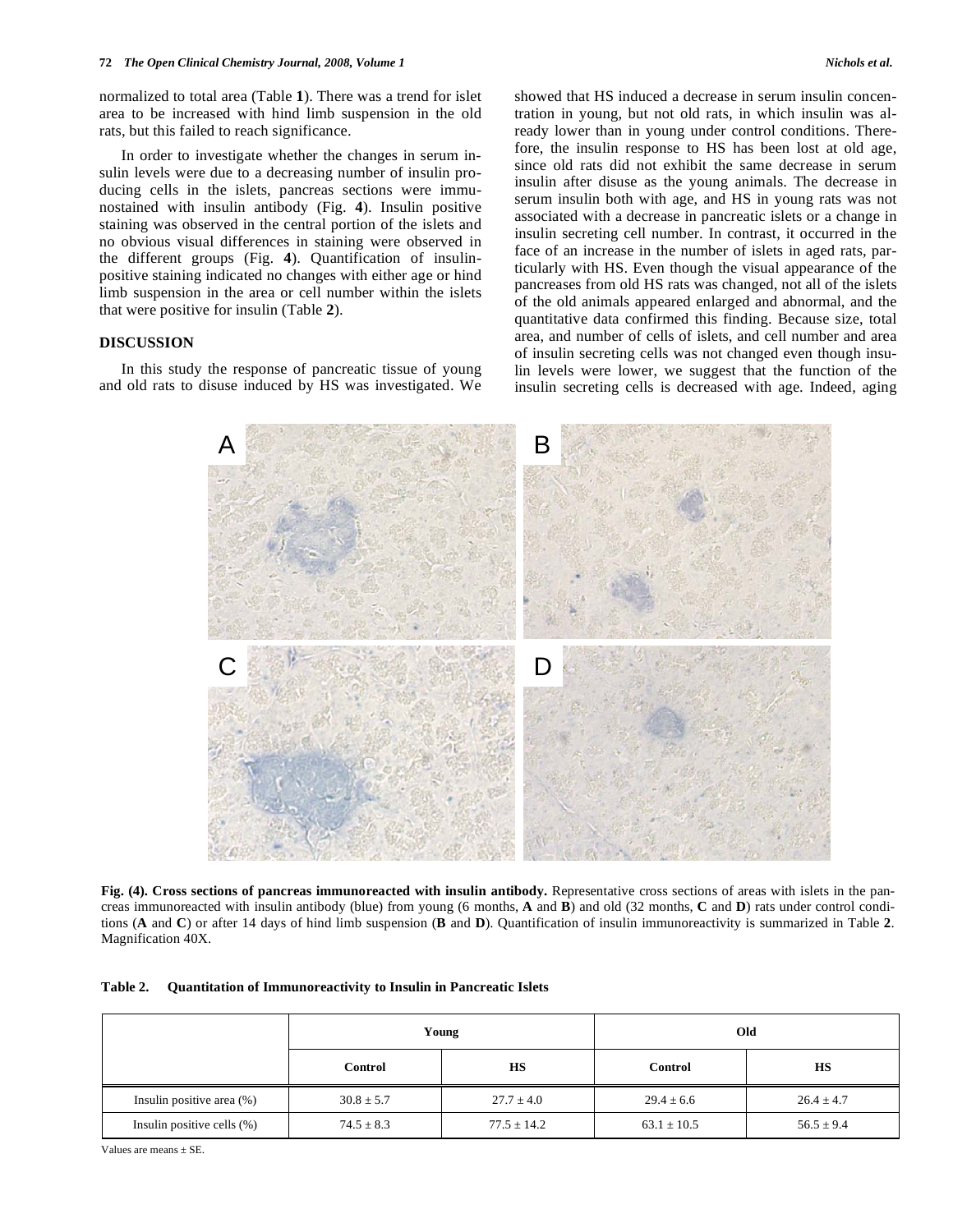has been associated with a decrease in responsiveness of the beta cells to glucose stimulation as well as decreased relative insulin secretion by the beta cells [8, 19-21]. We suggest that the increase in number of islets in the aged HS rats is a failed compensatory response. In addition, increases in islet volume due to an increase in beta cell number with age correlates with a decrease in the insulin secretory response [17, 18].

 By contrast, we did not observe any changes in the pancreatic parameters in response to HS in young rats, indicating that the decrease in serum insulin with HS could be due to a decrease in insulin secreting function of the beta cells or to an increased usage of insulin in peripheral tissues. Bonen *et al*. [6] showed that rats hindlimb suspended for 28 days exhibited marked increments in insulin binding and glucose metabolism in the soleus muscle suggesting increased utilization of insulin with subsequent decrease in circulating serum levels. Similar responses were noted in 6-day unloaded rat soleus muscle [15] and additional studies showed that HS caused a decrease in insulin receptors in skeletal muscle [27] and activation of insulin-independent pathways mediating glucose uptake [28]. The changes in the insulin levels could be associated with plasma insulin oscillations noted as metabolic defects in Type-2 diabetes [29, 30] or oscilllations of metabolism in the pancreas [31]. However, the decreased function of beta cells in response to HS in young animals in particular could also be due to an increase in oxidative stress. We and others have shown that HS induced oxidative stress in brain and hind limb muscles of rats [32-35], and more recently we found a global increase in oxidative damage in all organs including pancreas in rats following 14 days of HS [36]. It is possible that oxidative damage in aged rats is already elevated to such an extent that insulin secretion is at a minimal level and HS does not alter this any further.

 In summary, HS and aging is not associated with extensive changes in the morphology of pancreatic islets, even though insulin levels are decreased with both age and HS in young rats. We propose that the insulin secretory function of the individual cells may be changed possibly due to oxidative damage in response to age and HS, and future studies should be directed towards investigating this possibility.

#### **ACKNOWLEDGMENTS**

 The authors wish to thank Beau Strotman, Cathy Gurley, and Oxana Lazarenko for their technical assistance. KN was supported by a Summer Research Fellowship through the NIH Grant # P20 RR-16460 from the IDeA Networks of Biomedical Research Excellence (INBRE) Program of the National Center for Research Resources. This work was supported by the following NIH grants AG20407 and AR47577.

#### **REFERENCES**

- [1] Iossa, S.; Mollica, M.P.; Lionetti, L.; Crescenzo, R.; Tasso, R.; Liverini, G. A possible link between skeletal muscle mitochondrial efficiency and age-induced insulin resistance. *Diabetes*, **2004**, *53*, 2861-2866.
- [2] Chang, A.M.; Halter, J.B. Aging and insulin secretion. *Am. J. Physiol. Endocrinol. Metab.*, **2003**, *284,* E7-12.
- [3] Scheen, A.J. Diabetes mellitus in the elderly: insulin resistance and/or impaired insulin secretion? *Diabetes Metab.*, **2005**, *31*(Spec No 2), 5S27-25S34.
- [4] LaMonte, M.J.; Blair, S.N.; Church, T.S. Physical activity and diabetes prevention. *J. Appl. Physiol.*, **2005**, *99*, 1205-1213.
- [5] Strollo, F. Hormonal changes in humans during spaceflight. *Adv. Space. Biol. Med*., **1999**, *7*, 99-129.
- [6] Bonen, A.; Elder, G.C.; Tan, M.H. Hindlimb suspension increases insulin binding and glucose metabolism. *J. Appl. Physiol.*, **1988**, *65*, 1833-1839.
- [7] Masoro, E.J.; McCarter, R.J.; Katz, M.S.; McMahan, C.A. Dietary restriction alters characteristics of glucose fuel use. *J. Gerontol.*, **1992**, *47*, B202-208.
- [8] Perfetti, R.; Rafizadeh, C.M.; Liotta, A.S.; Egan, J.M. Agedependent reduction in insulin secretion and insulin mRNA in isolated islets from rats. *Am. J. Physiol.*, **1995**, *269*, E983-990.
- [9] Macho, L.; Fickova, M.; Zorad, S.; Kvetnansky, R. Changes of insulin binding in rat tissues after exposure to stress. *Physiol. Res.*, **1999**, *48*, 51-58.
- [10] Tobin, B.W.; Uchakin, P.N.; Leeper-Woodford, S.K. Insulin secretion and sensitivity in space flight: diabetogenic effects. *Nutrition*, **2002**, *18,* 842-848.
- [11] Henriksen, E.J.; Tischler, M.E. Glucose uptake in rat soleus: effect of acute unloading and subsequent reloading. *J. Appl. Physiol.*, **1988**, *64*, 1428-1432.
- [12] O'Keefe, M.P.; Perez, F.R.; Sloniger, J.A.; Tischler, M.E.; Henriksen, E.J. Enhanced insulin action on glucose transport and insulin signaling in 7-day unweighted rat soleus muscle. *J. Appl. Physiol.*, **2004**, *97*, 63-71.
- [13] Hirose, M.; Kaneki, M.; Sugita, H.; Yasuhara, S.; Martyn, J.A. Immobilization depresses insulin signaling in skeletal muscle. *Am. J. Physiol. Endocrinol. Metab.*, **2000**, *279*, E1235-1241.
- [14] Flier, S.N.; Kulkarni, R.N.; Kahn, C.R. Evidence for a circulating islet cell growth factor in insulin-resistant states. *Proc. Natl. Acad. Sci. USA*, **2001**, *98*, 7475-7480.
- [15] Henriksen, E.J.; Tischler, M.E.; Johnson, D.G. Increased response to insulin of glucose metabolism in the 6-day unloaded rat soleus muscle. *J. Biol. Chem.*, **1986**, *261*, 10707-10712.
- [16] Wieczorek, G.; Pospischil, A.; Perentes, E. A comparative immunohistochemical study of pancreatic islets in laboratory animals (rats, dogs, minipigs, nonhuman primates). *Exp. Toxicol. Pathol.*, **1998**, *50*, 151-172.
- [17] Reaven, E.P.; Gold, G.; Reaven, G.M. Effect of age on glucosestimulated insulin release by the beta-cell of the rat. *J. Clin. Invest.*, **1979**, *64*, 591-599.
- [18] Reaven, E.P.; Reaven, G.M. Structure function changes in the endocrine pancreas of aging rats with reference to the modulating effects of exercise and caloric restriction. *J. Clin. Invest.,* **1981**, *68*, 75-84.
- [19] Jia, D.M.; Fukumitsu, K.I.; Tabaru, A.; Akiyama, T.; Otsuki, M. Troglitazone stimulates pancreatic growth in congenitally CCK-A receptor-deficient OLETF rats. *Am. J. Physiol. Regul. Integr. Comp. Physiol.*, **2001**, *280*, R1332-1340.
- [20] Lamberts, S.W.; van den Beld, A.W.; van der Lely, A.J. The endocrinology of aging. *Science,* **1997**, *278*, 419-424.
- [21] Utsugi, T.; Ohno, T.; Ohyama, Y.; Uchiyama, T.; Saito, Y.; Matsumura, Y.; Aizawa, H.; Itoh, H.; Kurabayashi, M.; Kawazu, S.; Tomono, S.; Oka, Y.; Suga, T.; Kuro-o, M.; Nabeshima, Y.; Nagai, R. Decreased insulin production and increased insulin sensitivity in the klotho mutant mouse, a novel animal model for human aging. *Metabolism,* **2000**, *49*, 1118-1123.
- [22] Lipman, R.; Chrisp, E.; Hazzard, D.; Bronson, R. Pathologic characterization of Brown Norway, Brown Norway X Fischer 344, and Fischer 344 X Brown Norway rats with relation to age. *J. Gerontol. Biol. Sci.*, **1996**, *51A*, B54-B59.
- [23] Gallegly, J.C.; Turesky, N.A.; Strotman, B.A.; Gurley, C.M.; Peterson, C.A.; Dupont-Versteegden, E.E. Satellite cell regulation of muscle mass is altered at old age. *J. Appl. Physiol.*, **2004**, *97*, 1082- 1090.
- [24] Leeuwenburgh, C.; Gurley, C.M.; Strotman, B.A.; Dupont-Versteegden, E.E. Age-related differences in apoptosis with disuse atrophy in soleus muscle. *Am. J. Physiol. Regul. Integr. Comp. Physiol.*, **2005**, *288*, R1288-1296.
- [25] Boenisch, T.F.A.; Stead, R.H. Handbook immunochemical staining methods. Carpinteria, CA: DAKO Corporation, **1989**.
- [26] Liu, J.L.; Coschigano, K.T.; Robertson, K.; Lipsett, M.; Guo, Y.; Kopchick, J.J.; Kumar, U.; Liu, Y.L. Disruption of growth hormone receptor gene causes diminished pancreatic islet size and in-